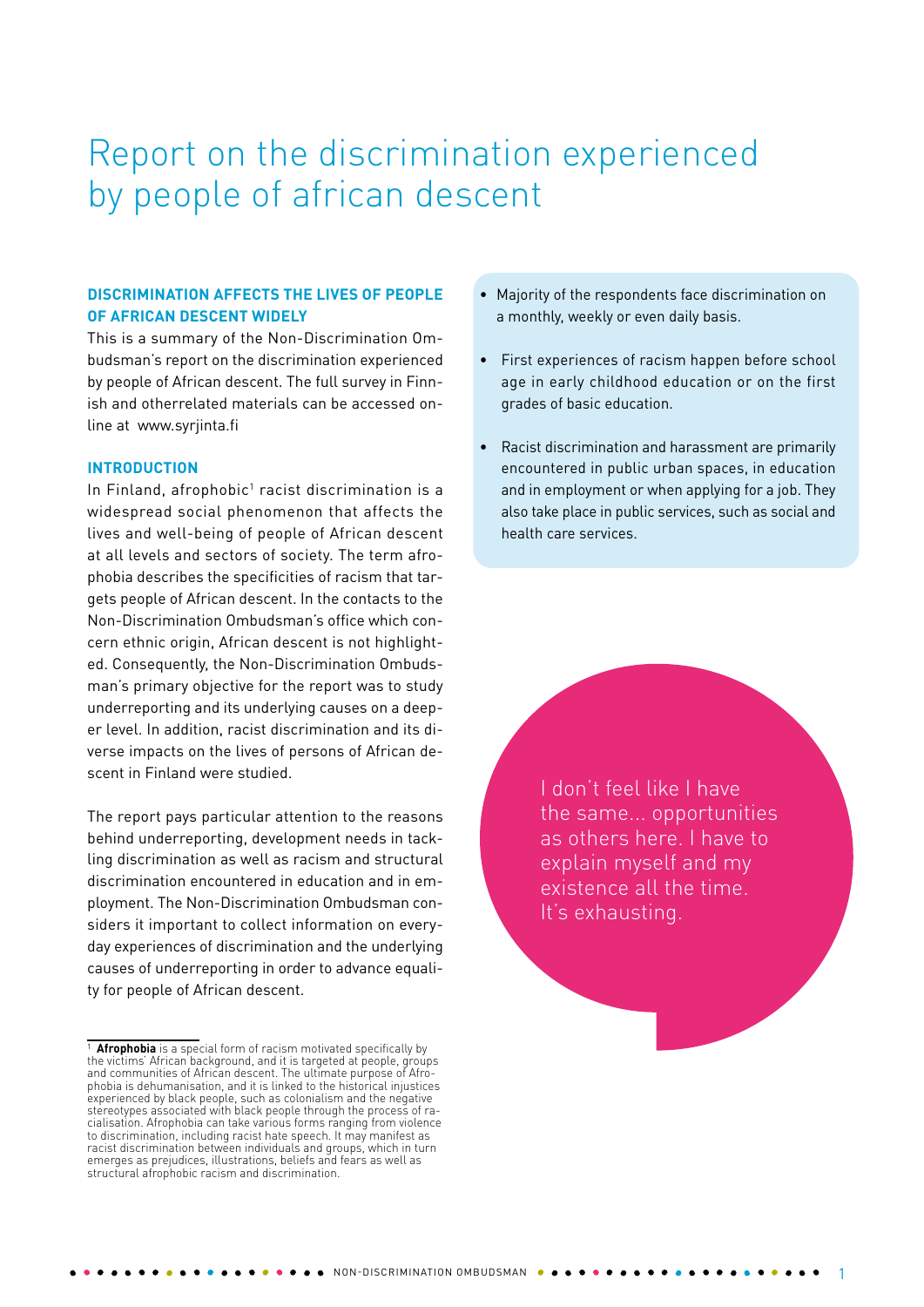Discrimination affects the lives of people of African descent in all areas of society in a comprehensive manner. Everyday discrimination occurs in interaction between individuals and groups and in the structures of society. Racist discrimination and harassment are primarily encountered in public urban spaces, in education and at work or when applying for a job. They also take place in public services, such as social and health care services. A little over half of the respondents who reported having experienced discrimination, reported having experienced ethnic profiling by the police, security guards or other security personnel.

The experiences of harassment range widely from seemingly harmless comments and acts, i.e. microaggressions<sup>1</sup>, to violence. Exclusion from the group and isolation from others are more visible, even though non-verbal, forms of harassment that take place in schools, workplaces and hobbies. Many respondents also reported having experienced racist verbal insults and even violence.

It is particularly worrisome that the respondents' first experiences of discrimination have taken place at a young age, that is, under school age in early childhood education or on the first grades of basic education. The majority of the respondents face discrimination on monthly, weekly or even daily basis.

A clear majority of respondents have experienced multiple discrimination2 . As much as 65% of respondents reported having been discriminated against on the basis of another personal characteristic as well. The most common other grounds for discrimination are foreignness, language, religion or belief and nationality.

### **MAIN REASON BEHIND UNDERREPORTING IS A LACK OF TRUST IN THE USEFULNESS OF REPORTING**

- About half of respondents do not report discrimination experiences to any authorities.
- The most common reason for not reporting experiences of discrimination is that reporting is not believed to lead to any changes.
- Only one third of respondents know their rights when encountering discrimination.

According to the report, underreporting experiences of discrimination is a significant problem. When authorities are not made aware of the full extent of discrimination, the individual's rights are not exercised, leading to a situation where discrimination cannot be addressed by targeted measures. At worst, discrimination continues. When persons subjected to discrimination do not report their experiences to authorities, neither statistical nor qualitative information on discrimination as a phenomenon can be collected. Thus, its societal development may remain unknown. As a result, measures taken by authorities are reactive instead of preventive.

 About half of the respondents do not report their experiences of discrimination to any authorities. Based on the responses, there are several reasons for not reporting discrimination, and the reasons are interlinked. The most common reason for not reporting experiences of discrimination is that reporting is not believed to lead to any changes. Reporting requires awareness of rights, i.e. knowledge about discrimination and the ability to identify it, knowledge about victim's rights and about who provides assistance in implementing said rights. Furthermore, reporting requires a willingness and belief that reporting discrimination is worthwhile. This, in turn, requires trust in the reporting processes, the system, the authorities and the implementation of legal protection.

The lack of trust indicated by respondents in the usefulness of reporting and in authorities must be taken seriously. According to the survey, lack of trust is influenced by a number of factors related to the practices of reporting discrimination and the redress sys-

<sup>1</sup> **Microaggression**: A deliberate or unintentional comment or act that reinforces and maintains racist or otherwise discriminatory stereotypes and, at the same time, supports othering. For example, by praising the Finnish skills of a person categorised as non-white, the person praising the other person also implies that a black or brown person cannot speak Finnish as their mother tongue. Questions or comments that may appear as harmless can be offensive and cumulative for the recipient.

<sup>2</sup> **Multiple discrimination**: a person is discriminated against on the basis of two or more personal characteristics. Belonging to a minority, especially a visible minority, exposes people to multiple discrimination.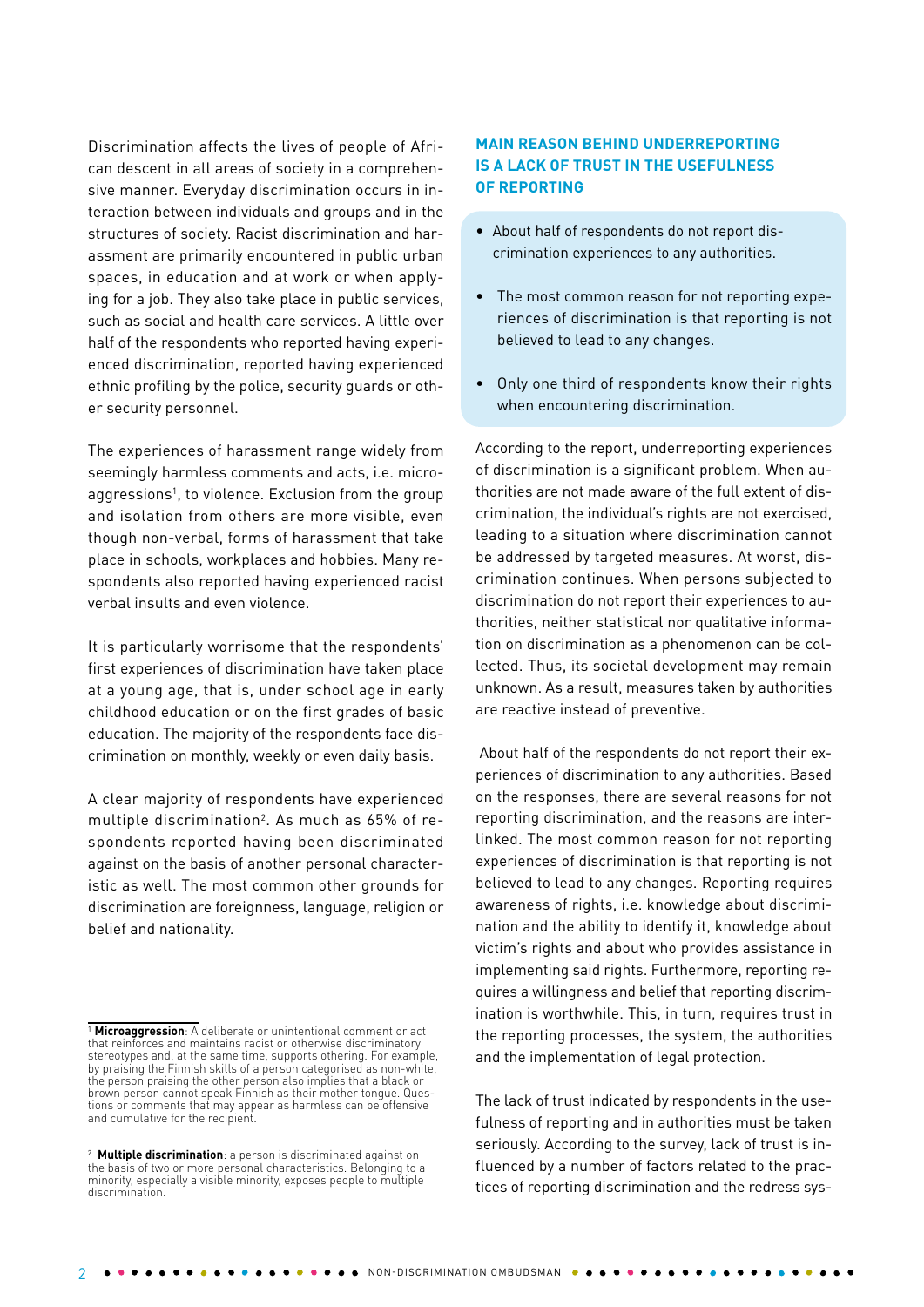I suppose I have simply accepted it. I have never reported any of the discrimination I have experienced.

tem for discrimination in general. Addressing the situation requires action from authorities that supervise discrimination, such as the Non-Discrimination Ombudsman and the Regional State Administrative Agencies.

#### **RACISM OCCURS AT ALL LEVELS OF EDUCATION, STARTING FROM EARLY CHILDHOOD EDUCATION**

- • A clear majority of respondents have experienced discrimination in education.
- Racism occurs and is encountered at all levels of education, and it is expressed by both the teaching staff and other students.
- Experiences of discrimination include verbal harassment and violations of physical integrity. In addition, non-verbal acts such as exclusion from a group are also common.
- At school, racialisation and stereotyping based on students' skin colour, ethnicity and/or religion affect guidance counselling and assessment, for example.

As much as two-thirds of respondents that have gone through the Finnish education system reported having experienced discrimination or harassment based on skin colour in education. Racism occurs and is encountered in all areas of education covered by the report. According to respondents, it is not only expressed by other students and teaching staff, but also by other staff members, like social workers and school nurses. It is particularly worrisome that almost one third of the respondents have experienced discrimination already before school age in early childhood education and care. The greatest amount

of discrimination has been experienced in interactions with other students when teachers have not been present, for example during recess.

According to the respondents, racism manifests in various ways in schools, for example as degrading and disrespectful language, belittling and bullying, and it is expressed by both teachers and other students. It is alarming that nearly one third (31%) have also experienced physical violence at school. In addition to verbal harassment and violence, non-verbal acts, such as exclusion from the group, were mentioned.

According to the report, racialised<sup>1</sup> guidance takes place in at least two educational structures: guidance counselling and in the Finnish as a Second Language and Literature (S2) syllabus.

Teachers never intervened in the racism that continued throughout basic education. Instead, they always belittled my experiences. In lower secondary school, I was diagnosed with severe depression which was partially caused by racism and the fact that it was never intervened in.

<sup>1</sup> **Racialisation**: a sociological process where people are divided into groups based on their superficial or assumed characteristics. A historical process in which groups are associated with defining characteristics, assumptions and social hierarchies related to, for example, customs, language, history, religion, abilities, morality, personality and intelligence. The definition is largely based on prejudices, beliefs, jokes, fears and stereotypes. The process of racialisation leads to racist and discriminatory activities: members of certain groups are treated unequally either consciously or unconsciously based on imaginary social hierarchies which are also used to justify discriminatory action. Definitions and meanings associated with racialised groups are seen as inherent and unchangeable. In addition to Afro-Finns, racialised groups in Finland include, among others, the Roma, the Sami and Russians.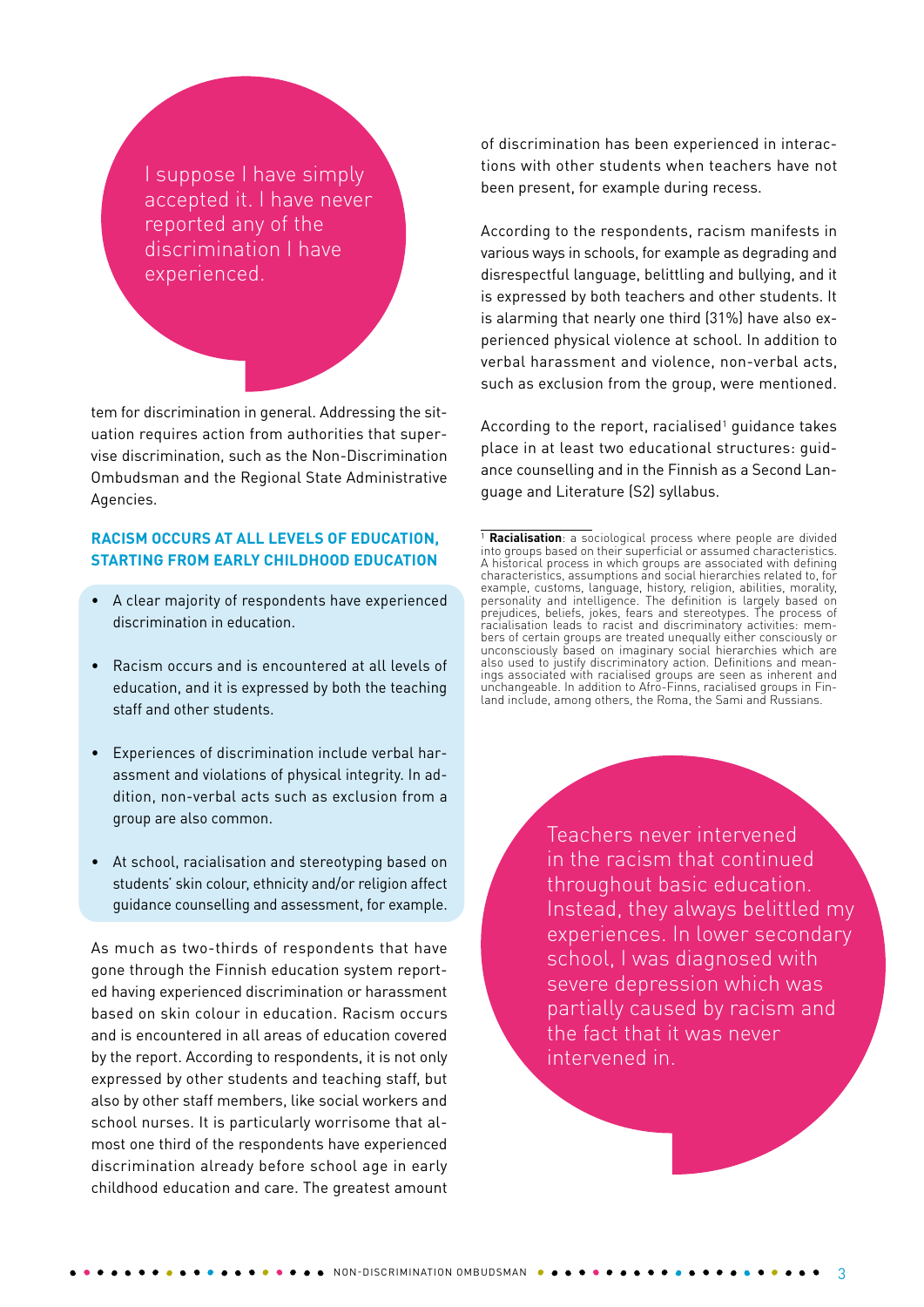In guidance counselling, particularly women are directed to apply to education programmes in the healthcare sector. The respondents reported that in guidance counselling, they were instructed to apply to secondary education, for example in the healthcare sector, instead of upper secondary and higher education despite the fact that their mother tongue was Finnish, they performed well in school and they had other interests.

At education levels preceding higher education, respondents who speak Finnish as their mother tongue and/or had good language skills in Finnish have been directed to take the Finnish as a Second Language and Literature (S2) syllabus, even though it is not necessary. This prevented them from developing optimally in academic language. As a result of deviating from normative whiteness, it has been assumed that the person's mother tongue is not Finnish.

Higher education institutions have tightened their language proficiency demonstration practices so that students who have studied the S2 syllabus are placed in an unequal position. The discriminatory consequences of S2 studies are a typical example of a structural, seemingly neutral practice that aims for equality, but actually leads to a wide range of shortcomings.

The report indicates that many respondents experience that the teaching staff do not address racist discrimination at schools with adequate seriousness. However, it is the responsibility of educational institutions and education providers to make sure that schools are safe learning environments. Deviating from normative whiteness<sup>1</sup> affects how a person is regarded and treated at school by both the teaching staff and other students. At school, racialisation and stereotyping based on students' skin colour, ethnicity and/or religion affect guidance counselling and assessment, for example.

## **EMPLOYERS' KNOWLEDGE OF THE OBLIGATIONS STATED IN THE NON-DISCRIMINATION ACT MUST BE INCREASED**

- Respondents reported having been discriminated against at work and when seeking employment by employers, other employees and customers.
- Discrimination occurs both in recruitment and in the terms and conditions of employment. In addition, prejudice and racism have a negative impact on the supervision of work and the working environment.
- Discrimination by supervisors manifests, in particular, as questioning the employee's competence and as passive attitudes towards harassment at the workplace or even as participation in harassment. Supervisors' attitudes have a significant impact on the working environment.

<sup>1</sup> **Normative whiteness**: the term does not refer to skin colour per se, but to invisible social hierarchies and power relationships in which western and European culture are seen as the norms that define social structures. Normativeness only appears when it is deviated from.

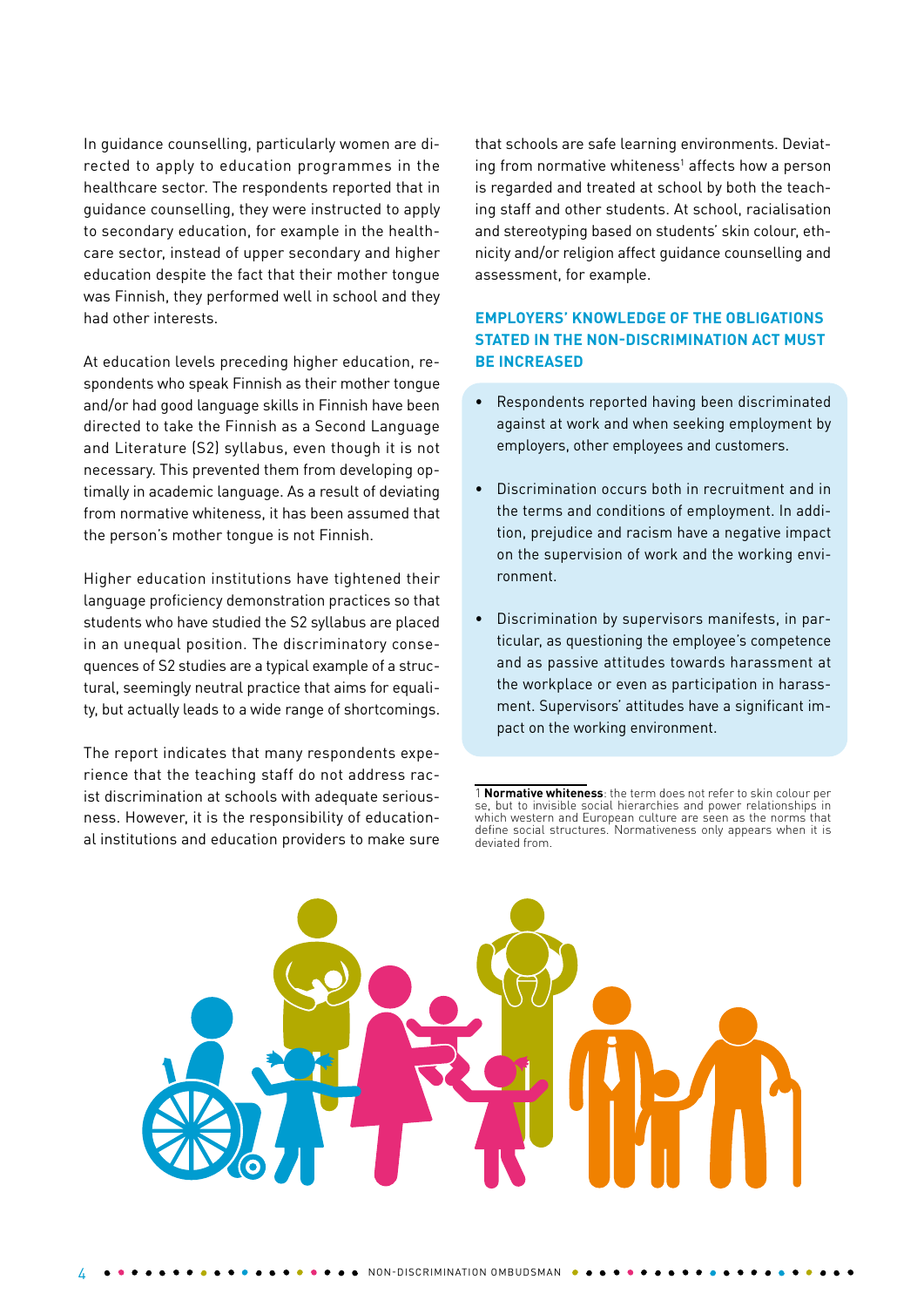Over the course of my career, I have been denied certain benefits, such as permanent paid employment, even though I have worked for the same company for more than 3 years. The worst part is the silence of good colleagues who do not react to the injustice they witness.

The respondents reported having been discriminated against at work and when seeking employment by employers, other employees and customers. 60% of the respondents who have worked or applied for a job have experienced discrimination. The respondents have experienced discrimination by employers, colleagues and customers in both the private and public sectors. The respondents have experienced discrimination, especially in recruitment and at the workplace. They also feel that, regardless of their educational background and work performance, career advancement may be slower and more difficult. Discrimination is also visible in salaries and other benefits pertaining to employment.

Discrimination occurs both in recruitment and in the terms and conditions of employment. In addition, prejudice and racism have a negative impact on the supervision of work and the working environment. Discrimination by supervisors manifests, in particular, as questioning the employee's competence and as passive attitudes towards harassment at the workplace or even as participation in violations based on skin colour. Supervisors' attitudes have a significant impact on the working environment.

Discrimination by colleagues and customers, such as patients, may manifest as crude racist harassment. Colleagues' participation in discrimination was distinctly highlighted. Examples of colleagues' behaviour were questioning one's competence and disappointment in the lack of support which emerged as colleagues' tacit acceptance of racist insults or different treatment.

Employers' actions to eliminate harassment are inadequate, and many respondents felt that they are left without support, especially when faced with customers' insults.

Harassment against women often involves sexualised racism.